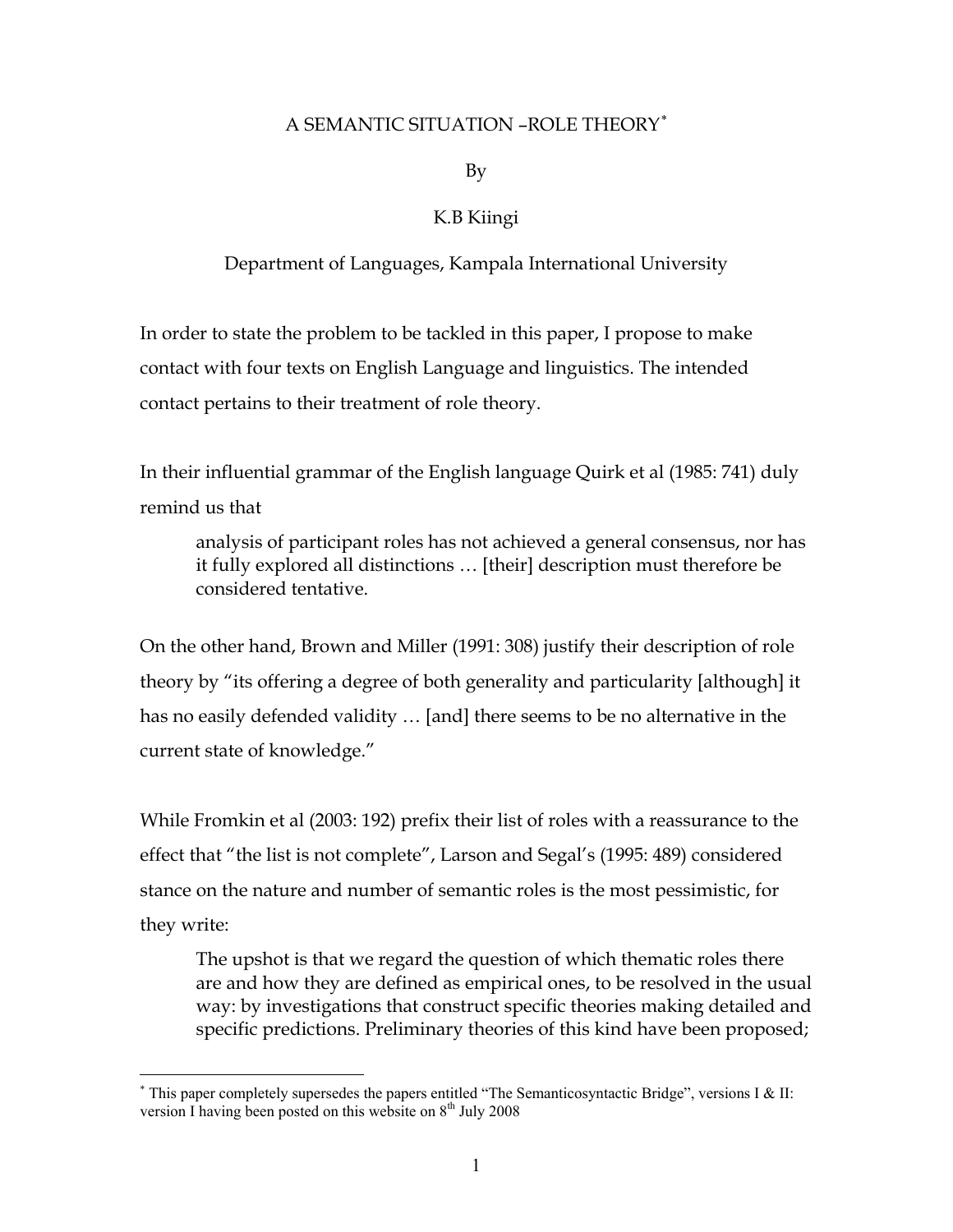however, it is likely that resolving thematic roles precisely will require a great deal of investigation, involving domains beyond linguistics. It is worth remembering that fully 22 centuries elapsed between the first suggestion of the atomic theory of matter, in which all substances were factored into earth, water, air, and fire, and the elaboration of atomic theory by John Dalton, in which a more complete and satisfactory set of atomic constituents was proposed. Finding elementary constituents can evidently be a long-term project.

Admittedly, the development of atomic theory was tortuous; but we need not resign ourselves to a similar state-of-affairs with regard to role theory. The objective I am poised to pursue in this paper is to bring the problem of determination of semantic roles closer to its solution by enunciating a semantic situation-role theory.

First, I posit thirteen entities: propositions (p), spaces (l), sets (g), numbers (n), times (t), pieces of matter (m), material objects ( r ), plants (b), animals (z), humans (h), movers (k), cognizers (c) , and feelers (e). There are thirteen situation types correlated with the entity types:  $p'$ ,  $l' g'$ ,  $n'$ ,  $t'$ ,  $m'$ ,  $r'$ ,  $b'$ ,  $z'$ ,  $h'$ ,  $k'$ ,  $c'$ , and  $e'$ . The thirteen situation types, in turn, give rise to thirteen situation manifestations; p'', l'', g'', n'', t'', m'', r'', b'', z'', h'', k'', c'', and e''.

Second, I posit twenty-two semantic role types: reference (R), direction (D), comitant (J), source  $(S)$ , mediate  $(M)$ , goal  $(G)$ , part  $(P)$ , container  $(K)$ , affected (A), result (N), nonchange bearer (Z), change bearer (B), perceived (O), causer (C), effect (E), possessor (H), former (F), emitter (X), intaker (I), affector (T), liker (L), and disliker (U).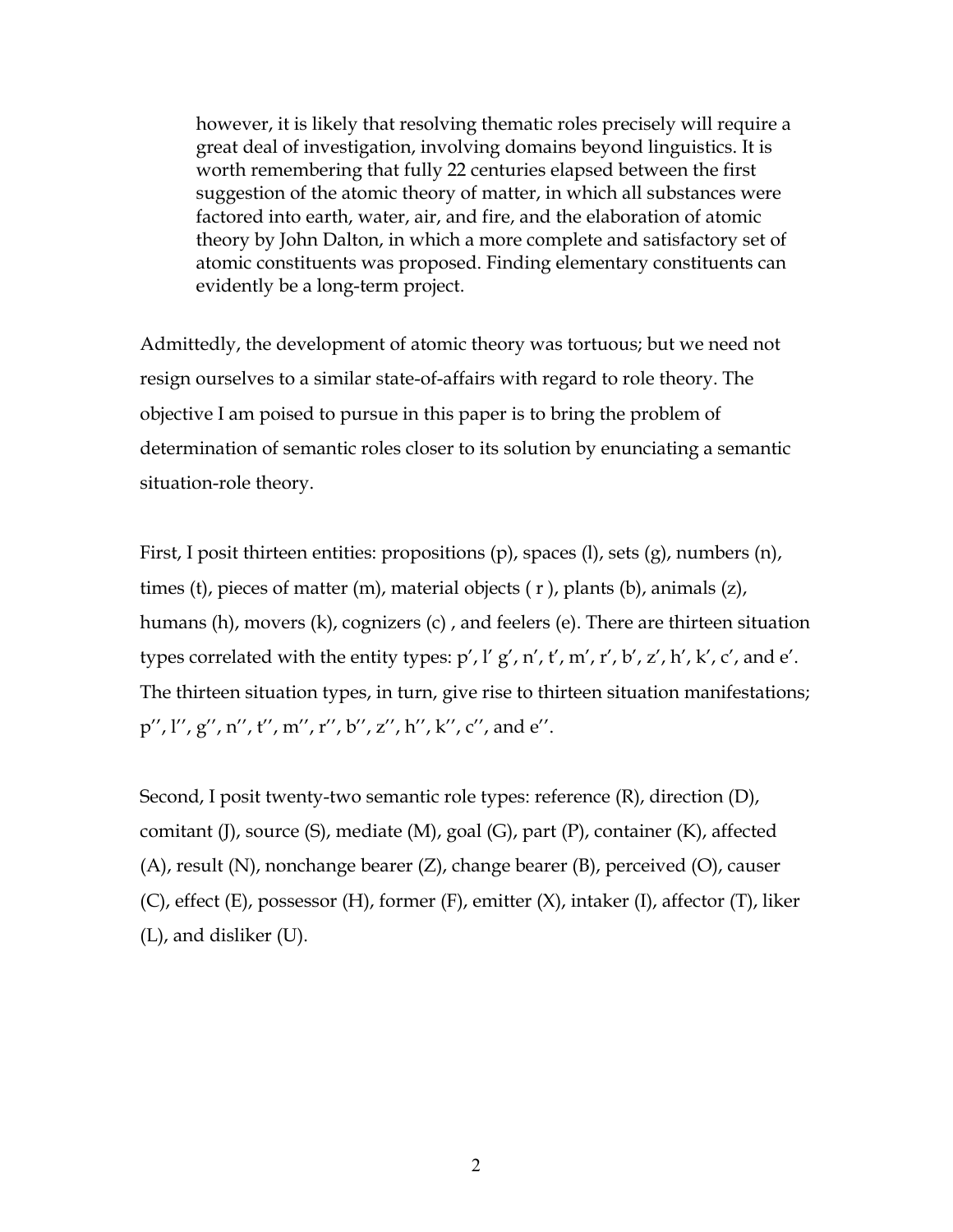Third, if **θ** and τ stand for semantic role and entity (, situation, or situation manifestation) respectively, three formation rules suggest themselves:

| Formation Rule 1:        | $\theta_1\tau_1\theta_2\tau_2$                                   |
|--------------------------|------------------------------------------------------------------|
| <b>Formation Rule 2:</b> | $\theta_1 \tau_1 [\theta_2 \tau_2 \ \theta_3 \tau_3]$            |
| Formation Rule 3:        | $\theta$ [ $\theta_1 \tau_1 \theta_2 \tau_2$ ] $\theta_3 \tau_3$ |

With the formal language of situation –role theory in place, I now analyse and formalize 66 sentences taken from Quirk et al ( 1985: 754) ( sentences (1)- (39)), Brown and Miller (1991:309) ( sentences (40)- (57)) and Fromkin et al ( 2003: 192- 3) (sentences (58)- (66).

| (1) | She is happy.             | ZhKe'  |
|-----|---------------------------|--------|
| (2) | He turned traitor.        | BhKh'  |
| (3) | The Sahara is hot.        | ZlKm'  |
| (4) | Last night was warm.      | ZtKm'  |
| (5) | The show was interesting. | Zh"Ke' |
| (6) | It is windy.              | Zm"Km' |
| (7) | He was at school.         | ZhR1   |
| (8) | She got into the car.     | BhKr   |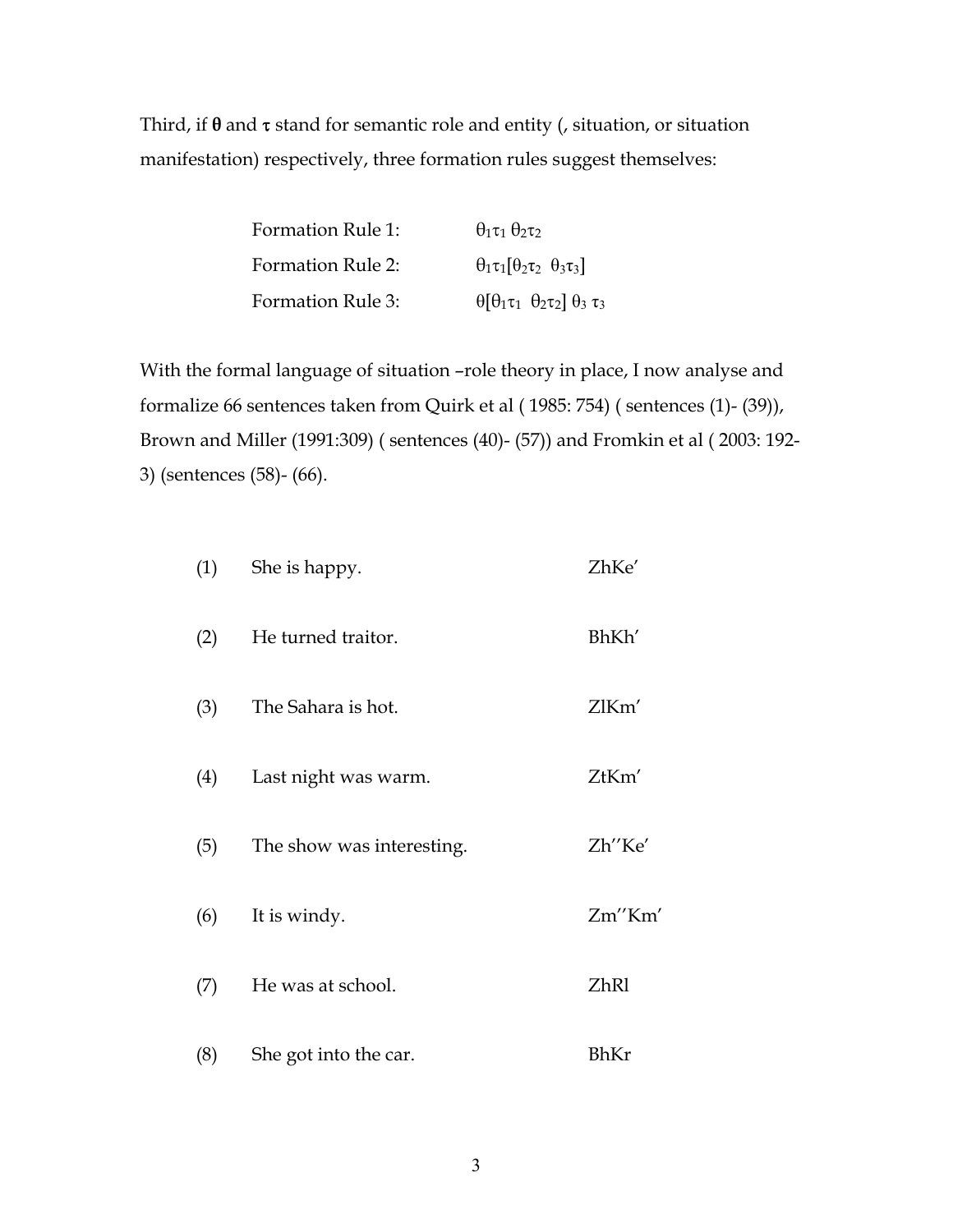| (9)  | He is lying on the floor.               | ZhR1                      |  |
|------|-----------------------------------------|---------------------------|--|
| (10) | The meeting is at eight.                | Zh"Rt                     |  |
|      | (11) He was working.                    | Che'                      |  |
|      | (12) She is standing.                   | ZhKh'                     |  |
|      | (13) The curtains disappeared.          | <b>BrSl</b>               |  |
|      | (14) The wind is blowing.               | Bm"Km'                    |  |
| (15) | It is raining.                          | Bm"Km'                    |  |
|      | (16) He threw the ball.                 | ChE[BrKm']                |  |
|      | (17) Lightning struck the house.        | Tm"Ar                     |  |
|      | (18) He is holding a knife.             | ChE[ZrRh]                 |  |
| (19) | The stone broke the window.             | $C r_1 E[Br_2Km']$        |  |
|      | (20) She has a car.                     | HhAr                      |  |
| (21) | We paid the bus driver.                 | $Ch_1 E[Bh G[Hh_2 Ae'']]$ |  |
|      | i.e. We paid (money) to the bus driver. |                           |  |
| (22) | The will benefits us all.               | Oh"Lh                     |  |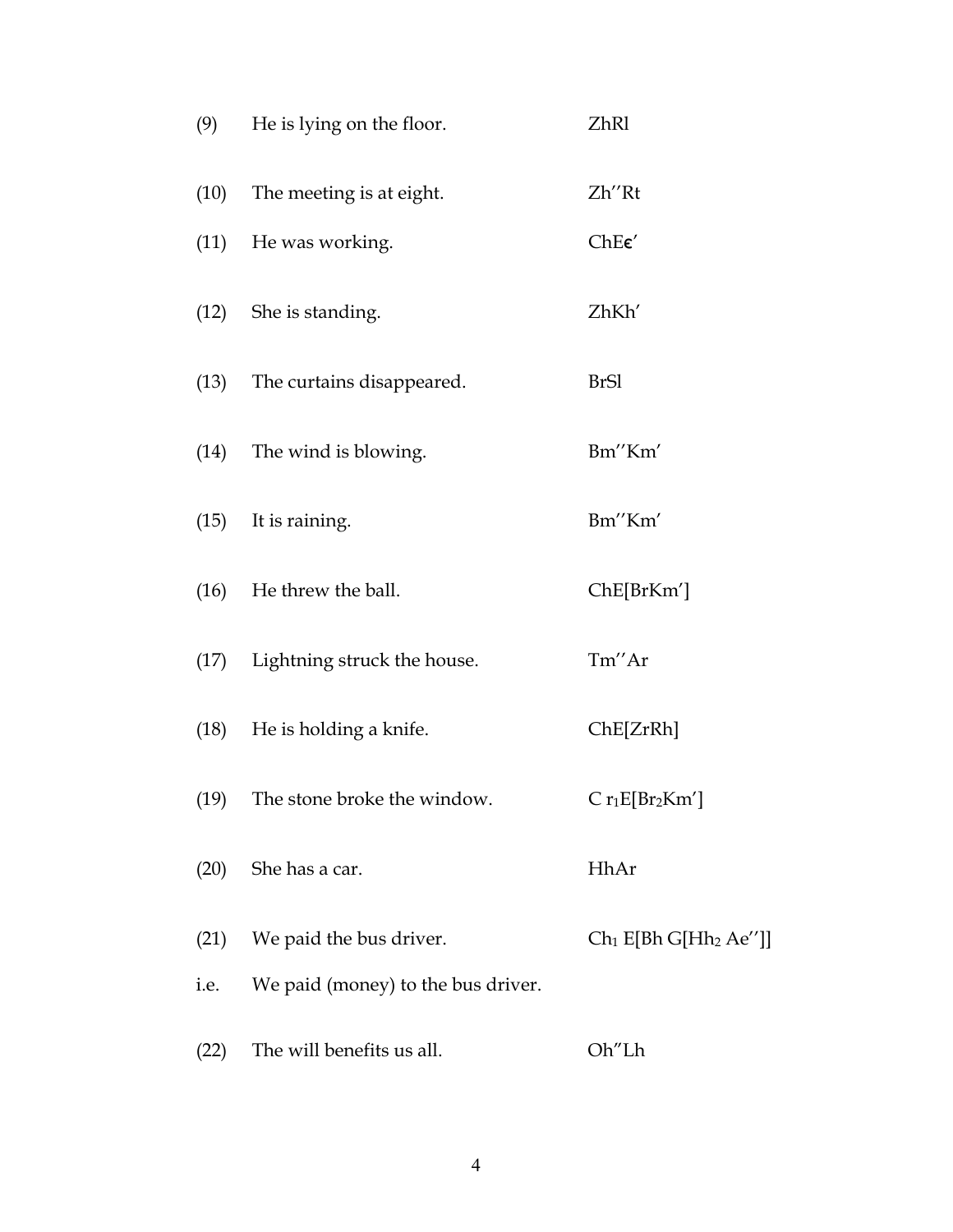| (23) | They climbed the mountain.         | <b>BhR1</b>                     |  |
|------|------------------------------------|---------------------------------|--|
|      | (24) The bus seats thirty.         | Zn(h)Kr                         |  |
|      | (25) They fought a clean fight.    | Z[FhNk"]Ke'                     |  |
|      | $(26)$ I wrote a letter.           | Fk(h)Nr(c'')                    |  |
|      | (27) They had an argument.         | FhNe"                           |  |
| (28) | He nodded his head.                | ChE[B[ZrPh]R1]                  |  |
| (29) | He declared her the winner.        | $Xh_1 A[Zh_2 Kh']$              |  |
| (30) | The sun turned it yellow.          | $Cr_1 E[Br_2 Km']$              |  |
|      | (31) The revolver made him afraid. | CrE[ BhKe']                     |  |
| (32) | I found it strange.                | O[ZrKe']Ah                      |  |
| (33) | He placed it on the shelf.         | ChE[BrGl]                       |  |
| (34) | The storm drove the ship ashore.   | Cm''E[BrGl]                     |  |
| (35) | A car knocked it.                  | Tr <sub>1</sub> Ar <sub>2</sub> |  |
| (36) | I prefer them on toast.            | $O[Zr_1 Rr_2]Lh$                |  |
| (37) | I bought her a gift.               | $Ch_1 E[Br R [H h_2 Ar]]$       |  |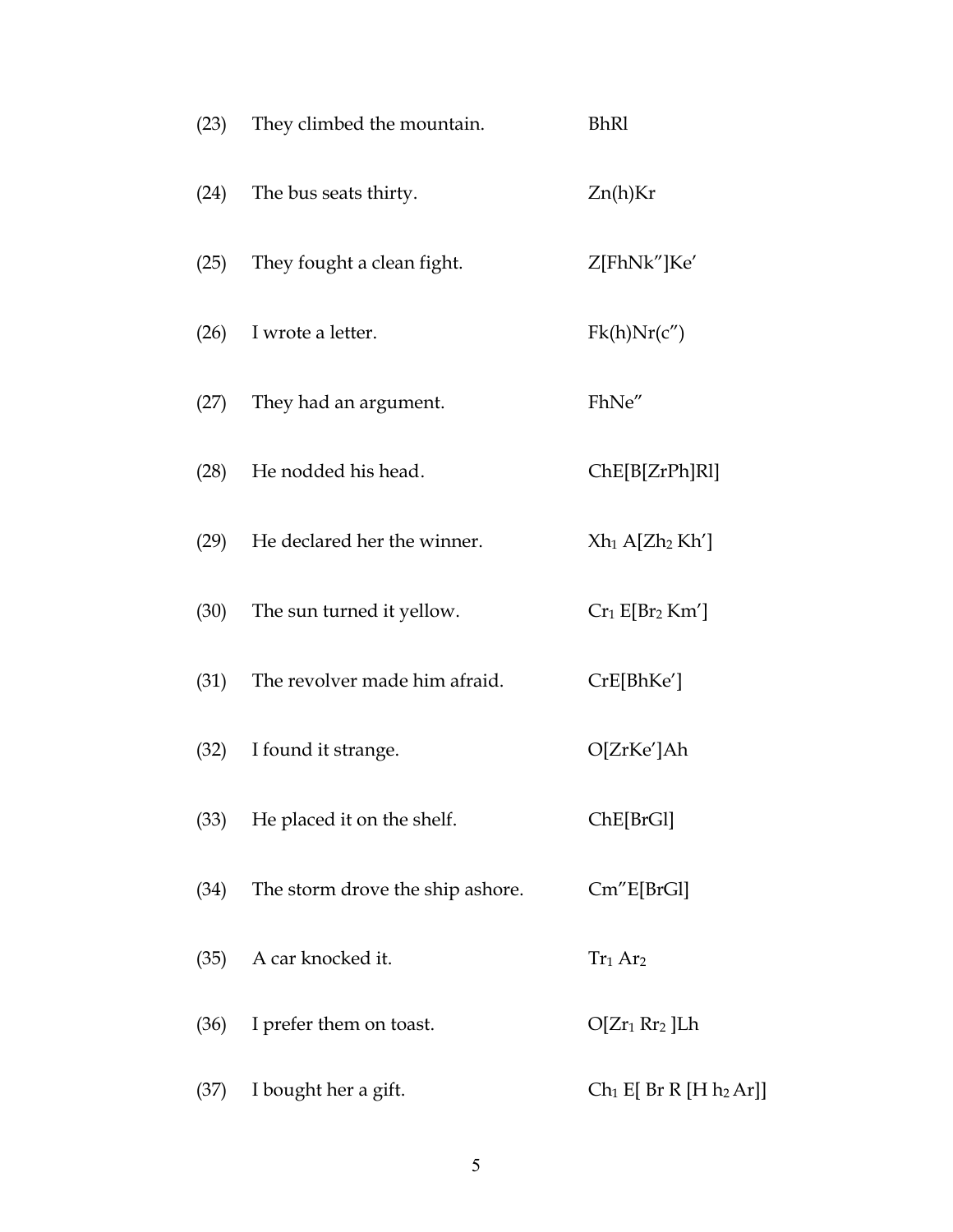|      | (38) She gave the door a kick.      | Che [Tk''(h) Ar]                                   |
|------|-------------------------------------|----------------------------------------------------|
|      | (39) She knitted me a sweater.      | $B$ [Fh <sub>1</sub> Nr]Rh <sub>2</sub>            |
|      | (40) She was singing.               | FhNh"                                              |
|      | (41) The string broke.              | $BrKr'$ ]                                          |
|      | (42) John sharpened the knife.      | ChE[Br Kr'                                         |
|      | (43) The dog is digging a hole.     | Fz Nl                                              |
| (44) | Harold ran a mile.                  | <b>Bh</b> Ml                                       |
|      | (45) Susan went to Denmark.         | <b>Bh Gl</b>                                       |
|      | (46) Yasuko is arriving from Kyoto. | <b>Bh Sl</b>                                       |
| (47) | Helen traveled via Samarkand.       | Bh Ml                                              |
| (48) | She gave the book to Bill.          | $Ch_1 E[Br G[Hh_2 Ar]]$                            |
| (49) | I got the cassette from David.      | $B[Bh_1 G[Hh_1 Ar]]Sh_2$                           |
| (50) | I contacted Jane via her sister.    | Z[Th <sub>1</sub> Ah <sub>2</sub> ]Mh <sub>3</sub> |
| (51) | The painting cost £5,000.           | Zr Me"                                             |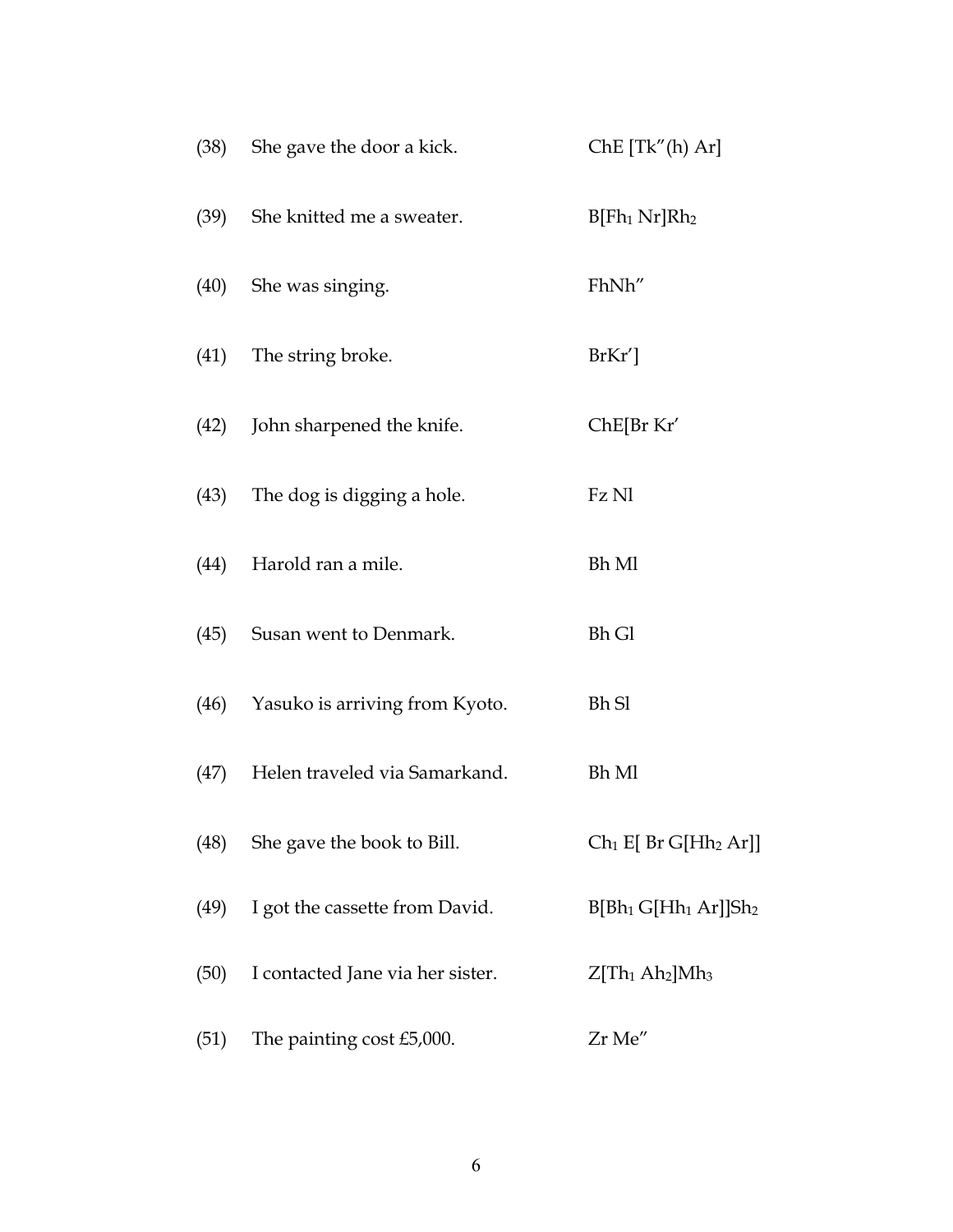|      | (52) Miranda knew all the answers.                                          | Zc" Kc                               |
|------|-----------------------------------------------------------------------------|--------------------------------------|
|      | (53) Harriet owns a cat.                                                    | Hh Az                                |
| (54) | Celia is cold/sad.                                                          | ZhKe'                                |
|      | (55) The child is sleeping.                                                 | ZhKk                                 |
|      | (56) The town is dirty,                                                     | ZlKm'                                |
| (57) | Fiona is the convener.                                                      | ZhKh'                                |
| (58) | Joyce ran.                                                                  | BhKk'                                |
| (59) | Mary found the puppy.                                                       | AhOz                                 |
|      | (60) It rains is Spain.                                                     | B[Bm"Km']Kl                          |
| (61) | He put the cat on the porch.                                                | $ChE[{\rm BzR1}]$                    |
| (62) | He flew from Iowa to Idaho.                                                 | B[BhSl <sub>1</sub> ]Gl <sub>2</sub> |
| (63) | Jo cuts hair with a razor.                                                  | $ChE[Cr_1E[Br_2Kr']]$                |
| (64) | Helen heard Robert playing the piano. Ah <sub>1</sub> O[Th <sub>2</sub> Ar] |                                      |
| (65) | The wind damaged the roof.                                                  | Cm''E[Br Kr']                        |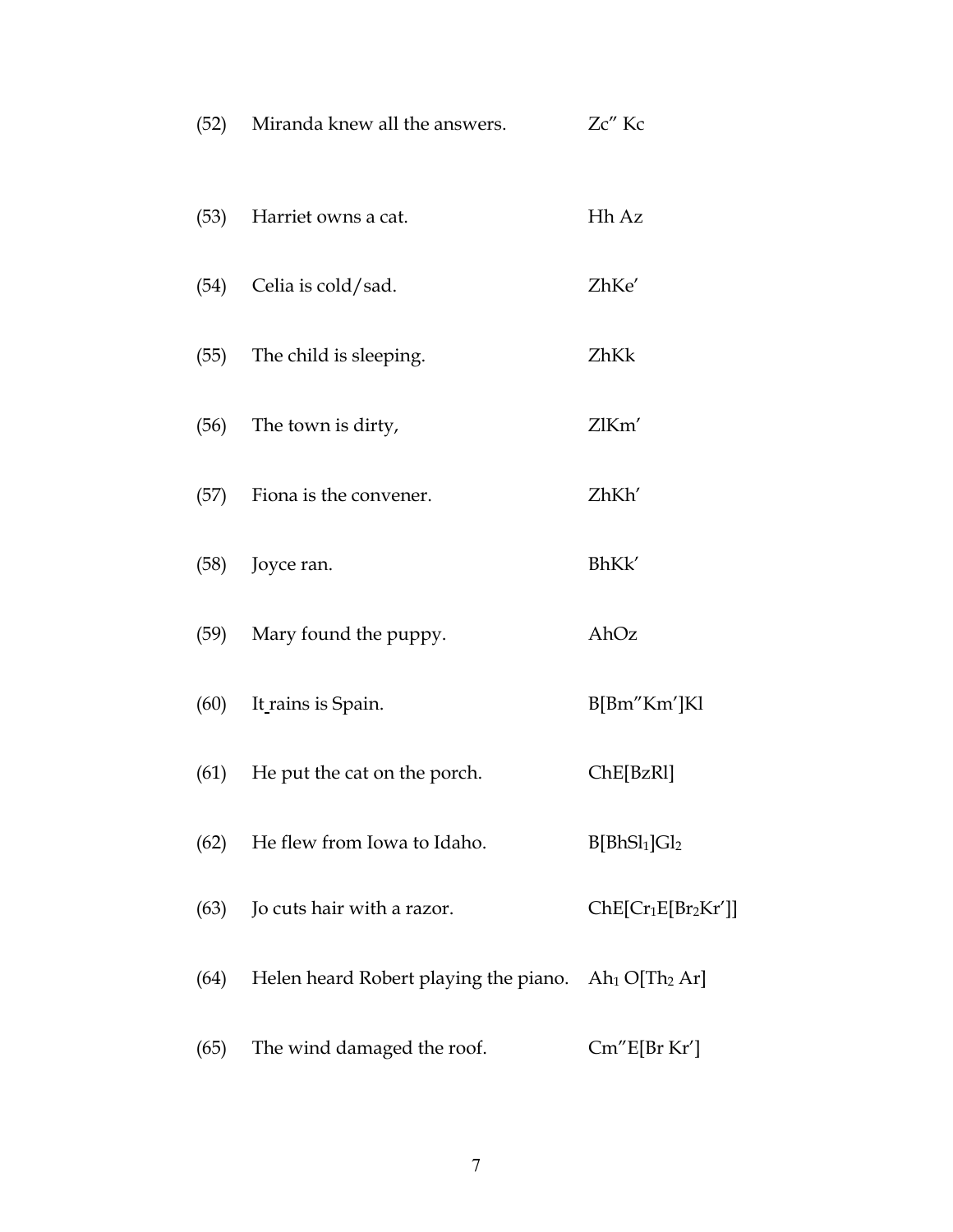|  |                                                                                                                                                                                                                                      | (66) The tail of the dog wagged furiously. |  |
|--|--------------------------------------------------------------------------------------------------------------------------------------------------------------------------------------------------------------------------------------|--------------------------------------------|--|
|  | $\blacksquare$ . The contract of the contract of the contract of the contract of the contract of the contract of the contract of the contract of the contract of the contract of the contract of the contract of the contract of the |                                            |  |

i.e. The tail of the dog wagged in a furious way. B[Zr"K[ZrPz]]Me'

Semantic equations are possible. Consider (67) –(70).

|  | $(67a)$ h <sub>1</sub> kissed h <sub>2</sub>        | Th <sub>1</sub> Ah <sub>2</sub>                                                                                                                                      |
|--|-----------------------------------------------------|----------------------------------------------------------------------------------------------------------------------------------------------------------------------|
|  |                                                     | (67b) Th <sub>1</sub> Ah <sub>2</sub> $\longrightarrow$ Zh' <sub>1</sub> K[Th <sub>1</sub> Ah <sub>2</sub> ] + Zh'' <sub>2</sub> K[Th <sub>1</sub> Ah <sub>2</sub> ] |
|  | $(68a)$ r is part of z                              | ZrPz                                                                                                                                                                 |
|  | $(68b)$ ZrpZ $\longrightarrow$                      | $Zr''K[ZrPz]+Zz''K[ZrPz]$<br>cf(66)                                                                                                                                  |
|  | $(69a)$ h <sub>1</sub> pays r to h <sub>2</sub>     | $Ch_1 E[BrG[[Hh_2 Ar]]$                                                                                                                                              |
|  |                                                     | (69b) $Ch_1 E[BrG[Hh_2 Ar]] \longrightarrow Zh''_1 K[Ch_1 E[BrG[Hh_2 Ar]]]$<br>$+ Zr''K[Ch_1 E[BrG[Hh_2 Ar]]]$<br>$+ Zh''_2K[Ch_1E[BrG[Hh_2 Ar]]]$                   |
|  | (70a) h bakes r in l. $\longrightarrow$ Z[Fh Nr] Kl |                                                                                                                                                                      |
|  | $(70b)$ Z[Fh Nr]Kl                                  | $Zh''K[Z[ Fh Nr]Kl] + Zr''K[Z[ Fh Nr]Kl]$<br>+ Zl"K[Z[Fh Nr]Kl]                                                                                                      |

It is clear that semantic compounds like **kisser, payer, payment, payee, baker**, and **bakery** are formalizable as:

> $Zh''$ <sub>1</sub>K[Th<sub>1</sub> Ah<sub>2</sub>]  $Zh''$ <sub>1</sub>K[Ch<sub>1</sub>E[BrG[Hh<sub>2</sub>Ar]]]  $Zr''K[Ch_1 E[BrG[Hh_2Ar]]]$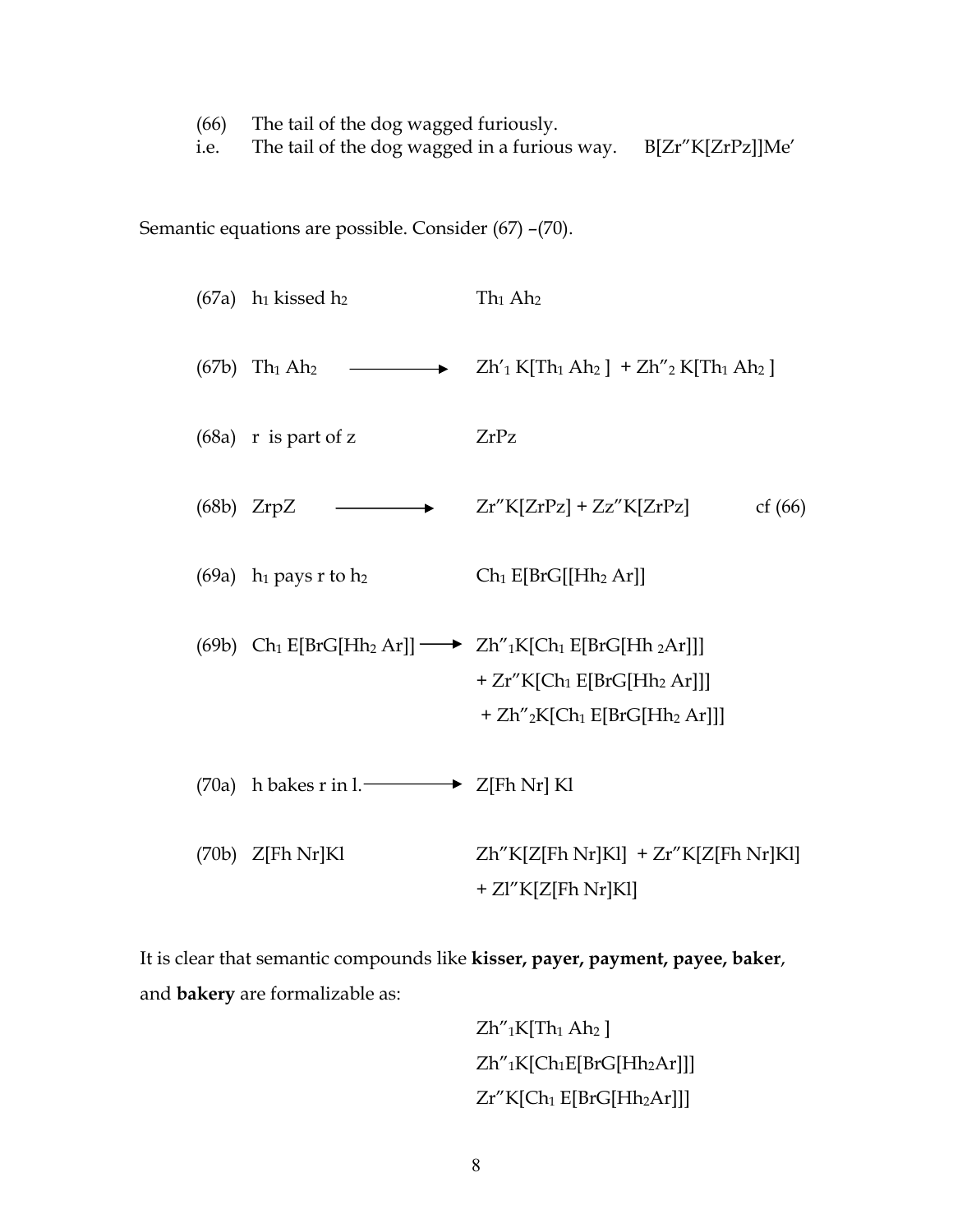# Zh"2[Ch1 E[BrG[Hh2 Ar]]] Zh"K[Z[Fh Nr]Kl] Zl"K[Z[Fh Nr] Kl]

respectively.

The semantic roles of possessor H, former (F), emitter (X) and intaker (I) are included in the role inventory for analytical convenience but are eliminable as in  $(71) - (74)$ .

| (71) | [Hh $A\tau$ ]  | Ξ        | $ChE[Zh]\tau$        |
|------|----------------|----------|----------------------|
| (72) | [Fh $N\tau$ ]  | $\equiv$ | $ChE[B\tau_0 N\tau]$ |
|      | $(73)$ [Xh At] | Ξ.       | $ChE[B\tau Sh]$      |
| (74) | [Ih Aτ]        | Ξ        | $ChE[B\tau Kh]$      |

To conclude, what purports to constitute a solution to the problem of determining roles resides in the evidenced formalizing superiority of the new formal logical language which incorporates roles as predicates and ontological categories as object variables.